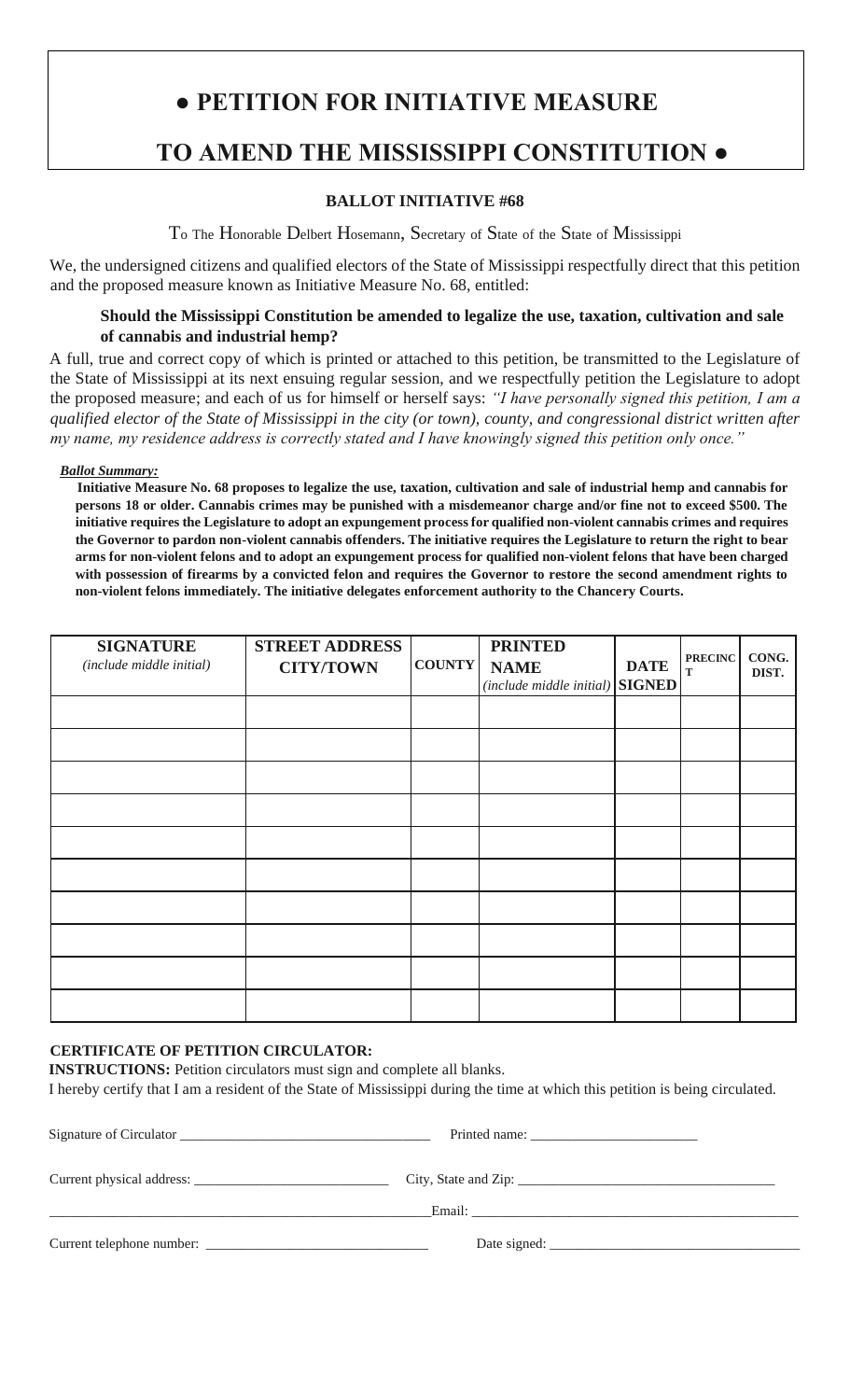## **HERE IS THE ENTIRE BALLOT INITIATIVE #68**

The people of Mississippi declare an end to the prohibition on cannabis. Cannabis shall be fully legalized for adults who are 18 years or older. This would include recreational use, medical use, cultivation, sale of both industrial hemp and cannabis (as defined by the Federal Government) as well as any paraphernalia for the use of cannabis, and other THC products.

#### **Cannabis Regulations:**

- 1) No one under the age of 18 years old may use or possess cannabis or products containing THC. Unless prescribed by a licensed physician.
- 2) No one shall sale cannabis without a Mississippi Cannabis Sales License/Permit.
- 3) Cannabis must be grown in a secure location to prevent illegal harvest; Example: inside a building, inside a fenced enclosure or other secure means. Hemp with less than 8% THC may be grown in normal farming methods and regulations.
- 4) No one shall take possession of someone else's cannabis or hemp plants, including individual personal cannabis and/or any other THC product. Offender may be subject to other local laws.
- 5) No one shall use cannabis in a public location except in designated areas, unless for medical use.
- 6) Mississippi employers may drug test for THC, only using a mouth swab that detects THC use for up to 6 hours after use.
- 7) Business owners shall be able to establish cannabis consumption protocol for their premises.
- 8) Industrial hemp shall be regulated by the Mississippi Department of Agriculture.
- 9) The Mississippi Department of Agriculture shall set up a cannabis exchange in Jackson Mississippi, this is where the harvest will be inspected for quality. After passing a quality control inspection, farmers would be able to sell their harvest to licensed wholesale buyers. Lots of 26 or more plants can be auctioned. Every licensed/permitted Mississippi cannabis farmer shall be a member of the exchange to sell their harvest.
- 10) The Mississippi Department of Health shall provide permits and facilitation testing facilities for ensuring quality of cannabis. 11) It shall be legal to manufacture concentrates (shatter, wax, oils, and edibles) in Mississippi with a Mississippi Cannabis
- Processing License /Permit. The Mississippi Department of Health shall be responsible for quality and cleanliness.
- 12) The Mississippi Department of Health shall be responsible for a state-wide dispensary program and begin the issuing of identification for medicinal cannabis patients within 180 days from enactment.
- 13) Cannabis users (Medical patients or recreational users) shall not lose their 2nd amendment rights to bear arms or be denied for concealed carry permits.
- 14) School nurses shall be able to administer medical THC or CBD oil to students who possess a medical cannabis card.
- 15) There shall be no laws against driving while under the influence of THC.
- 16) There will be no limit on the amount of cannabis a person may possess at any one time.
- 17) Prepackaged cannabis and other THC products may be sold by any retailer that obtains a Mississippi Cannabis Sales License/Permit.
- 18) Only cannabis dispensaries can sell unsealed, not prepackaged cannabis products.
- 19) Packaging of cannabis products must be done by a licensed packaging facility and monitored by the Mississippi Health Department.
- 20) Importing & exporting of Cannabis to other states and countries shall be permitted.
- 21) Only wholesale buyers with the proper permit may be able to bid and purchase cannabis at the Jackson Cannabis Exchange.
- 22) Licensed cannabis dispensaries may grow their own cannabis with a Cannabis Farming License/Permit. Dispensaries may also manufacture concentrates with a Cannabis Processing License/Permit.
- 23) Food preparation facilities shall be allowed to use cannabis in their industry with a Mississippi Cannabis Processing License/Permit.

#### **Licensing/Permits:**

- Residents of Mississippi may grow up to 25 plants for personal use without a license/permit.
- 2) Only residents of Mississippi may obtain a Mississippi Cannabis License/Permit
- 3) No background checks shall be required for a Mississippi Cannabis License/Permit.
- 4) A Mississippi Cannabis Sales License/Permit shall be obtained at any county clerk's office, for an annual fee of \$1,500.
- 5) A Mississippi Cannabis Processing License/Permit will be required for manufacturing cannabis concentrates and edibles at an annual fee of \$5,000.
- 6) A licensed physician shall prescribe cannabis without obtaining any additional licensing.
- 7) A new application fee of \$5,000 will be accessed at time of filing application for all licenses/permits.
- 8) Mississippi Department of Agriculture shall be in charge of Mississippi Cannabis Farming License/Permits. Farmers growing 26- 1,000 plants will pay an annual fee of \$800. Farmers growing 1,001-5,000 plants will pay an annual fee of \$3000. Farmers growing 5,001-10,000 plants will pay an annual fee of \$4,000. Farmers growing 10,001 or more will pay an annual fee of \$5,000.
- 9) All packaging facilities shall be required to obtain a Mississippi Cannabis Packaging License/Permit for an annual fee of \$5,000. 10) All wholesale buyers and sellers shall be required to obtain a Mississippi Cannabis Wholesale License/Permit for an annual fee of \$5,000.
- 11) If a petition circulator collects 2,500 certified signatures for this ballot initiative, then they shall only pay for half the cost of a new application fee. If a petition circulator collects 5,000 certified signatures for this ballot initiative, then they shall be exempt from the new application fee.

#### **Mississippi State Taxes:**

- 1) Mississippi state sales tax of 7% on all retail sales of cannabis.
- 2) County sales tax 3.5% on all retail sales of cannabis.
- 3) Municipality sales tax of 7% on all retail sales of cannabis.
- 4) Wholesale buyers shall pay a state tax of 3% on every purchase.
- 5) All prepackaged cannabis products must be sealed and have a Mississippi State Tax Stamp affixed to it at 50 cents per stamp.
- 6) No sales tax should be charged for medical cannabis and other medical THC products.
- 7) Industrial hemp, stems, stalks, and seeds will be subject to a 5% state sales tax only.
- 8) The above sales taxes shall be reviewed in 2032 and 10 years thereafter.
- 9) 30% of state sales tax shall go to the State of Mississippi Department Of Education.
- 10) An import/export tax of 19% shall be added to all cannabis products entering or leaving the state of Mississippi.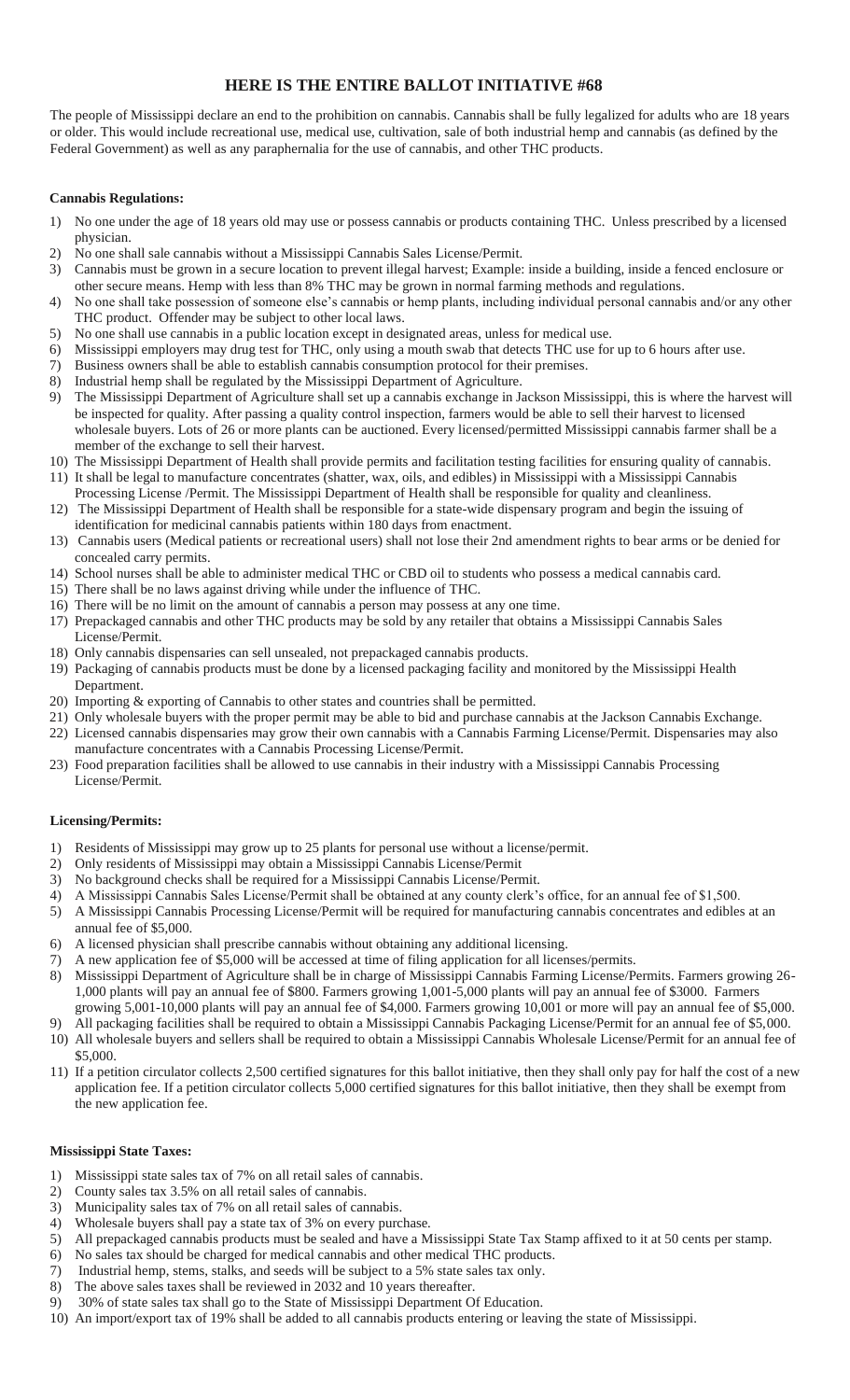#### **Cannabis Related Crimes and Punishment:**

- 1) Possession or use of cannabis or THC products and/or paraphernalia by a minor shall be punishable for up to 20 hours of community service.
- 2) Selling Cannabis or THC products without a license, shall be punishable for a fine of up to \$5,000.
- 3) Smoking cannabis in a non-smoking area, shall be punishable for a fine of up to \$75.00.
- 4) Unlawfully harvesting of someone else's crop, shall be punishable for \$3,000 per pound stolen, plus restitution for losses occured by the victim.
- 5) Cultivating 26 or more cannabis plants without a license/permit, shall be punishable by a fine twice the amount of the required license depending on amount the person has growing at time of infraction. Example, if someone without a license grows 5,010 cannabis plants, then their fine would be \$8,000.

#### **Justice Reform:**

- 1) The legislature shall add a process for expunging a criminal record of any person convicted of nonviolent cannabis possession, sales and manufacture against the State of Mississippi.
- 2) The legislature shall also add a process for expunging a criminal record of any person convicted of possession of firearm by felon with non-violent charges and non-violent felons shall be able to get their rights to bear arms immediately.
- 3) Mississippi Courts shall not require test for THC (including drug courts, probation offices, and parole offices).
- 4) The state of Mississippi shall not deny the use of medical cannabis to anyone incarcerated within the state as prescribed by a licensed physician. This includes hemp/CBD vape pens.
- 5) The Chancery Courts of Mississippi shall have the power to enforce this section with injunctive relief.
- 6) The Governor shall pardon persons convicted of nonviolent cannabis violations against the State of Mississippi, both prior and current, within 60 days of receipt of their written request, as long as they meet the qualifications. The Chancery Courts of Mississippi shall have the power to enforce this section with injunctive relief.
- 7) The Governor shall pardon qualified convicted non-violent felons that have been charged with "Possession of firearms by a convicted felon" (Title 45-9-5} and requires the Governor to restore the second amendment rights to non- Violent felon's immediate upon the enactment of this initiative.

#### **AMOUNT AND SOURCE OF REVENUE REQUIRED TO IMPLEMENT BALLOT INITIATIVE:**

The estimated gross income from the 7% cannabis sales tax is \$50 million dollars for the first 7 months of sales.

**INTENT:** It is the intent of this Amendment to the Mississippi Constitution to legalize the use, cultivation and sale of cannabis and industrial hemp for adults 18 and older. And the reform of Mississippi prison system with full pardons to all cannabis offenders

#### **Definitions:**

- 1) **Non-Violent Felon-** a person charged with a felony that does not involve the use or threat of force or infliction of injury against the victim.
- 2) **THC** Tetrahydrocannabinol, a crystalline compound that is the main active ingredient of cannabis
- 3) **CBD-** A non-intoxicating cannabinoid found in cannabis.
- 4) **Dispensary-** A business that shall be able to distribute recreational and medical sealed or unsealed (not prepackaged) cannabis products. They may also provide sampling of products on site. Also they may provide a smoking lounge.
- 5) **Cannabis Exchange-** A place located in Jackson, MS for registered cannabis and hemp farmers and registered wholesale buyers to meet to exchange cannabis and hemp. The Mississippi Department of Health shall inspect the cannabis prior to the exchange.
- 6) **Retail Stores with Cannabis Sales License/Permit-** Stores that have bought cannabis legally from a wholesale distributor. Purchased products must be prepackaged and have a Mississippi State tax stamp affixed to it and are ready for resale.
- 7) **Processing Facility-** A facility where concentrates and edibles are made and packaged.
- 8) **Packaging Facility-** A place where registered wholesale buyers take their product from the cannabis exchange to get packaged, sealed, and get tax stamped.
- 9) **Food Preparation-** A business that prepares cannabis edibles for onsite consumption. I.e. restaurants and food trucks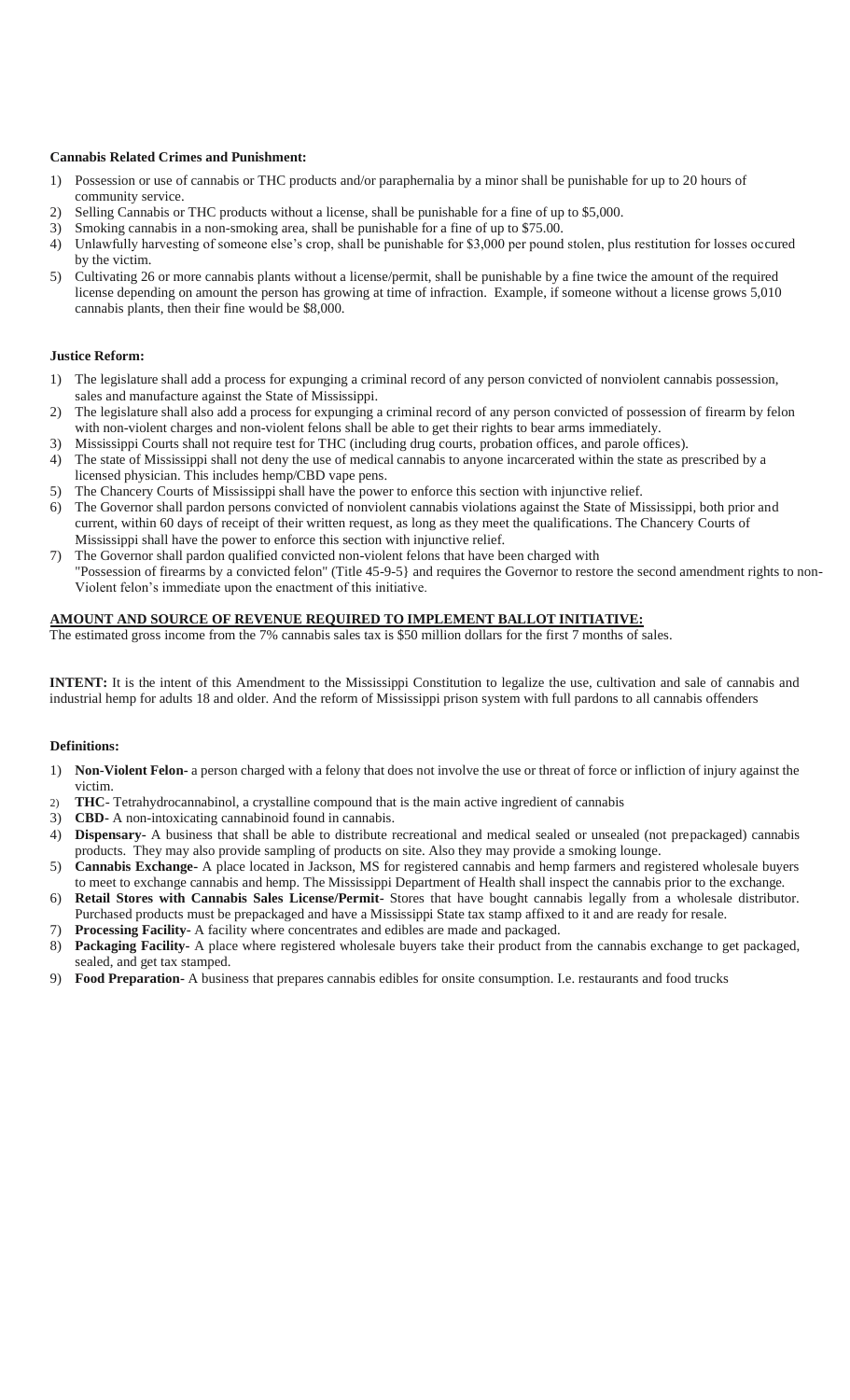#### **Contact Information:**

Mississippi Cannabis Coalition, 7607 Rockingham Drive Southaven, MS 38671. Cell: 901-422-2308 Channingstull16@gmail.com

Supportive Facebook Group Page: Mississippi Cannabis Coalition

SS09-11 **WARNING:** Every person who knowingly sign this petition with any other than his or her true name, signs more than one of these petitions relating to the same initiative measure, signs this petition when he or she is not a qualified elector or makes any false statement on this petition may be punished by fine, imprisonment, or both.

# **INSTRUCTIONS FOR THOSE CIRCULATING PETITIONS**:

1. When duplicated, this Mississippi Ballot Initiative #68 petition must be copied onto both sides of legal sized paper. This petition can be downloaded at Mississippi Cannabis Coalition Facebook group. Or by contacting JC Stull @ Channingstull16@gmail.com

2. Only Mississippi registered voters are able to legibly fill out and sign this petition, (and only once) using **BLACK INK**  and using the same name listed on their current voter registration card and their current address.

3. Please try to CORRECTLY indicate your precinct and district (the last 2 boxes). 86,185 total number of signatures are required, of which 17,237 signatures should be obtained from voters within each of the five congressional districts.

4. Petition signers may not sign the name of any person other than themselves onto this petition.

5. Separate petition pages must be used for petition signers who live in different counties. Turn in signed petitions to the Mississippi Circuit Clerk in the County where the petition signer(s) live, in order to certify the signatures.

6. Once the signatures are certified by the Circuit Clerk, retrieve and mail the petitions with certified signatures to J.C. Stull, 7607 Rockingham Drive Southaven, MS 38671. We are trying to complete the ballot initiative process before May 20th, 2020. Include your phone number & email at the bottom if you want to be contacted in case something is wrong with your signature you submitted.

7. All expenses associated with Ballot Initiative #68 must be reported to the Secretary of State. Mail all expense receipts to Mississippi Cannabis Coalition to declare any monies you spend on this initiative for our monthly report.

# **SIGNING BELOW DOES NOT PUT YOUR NAME ON THE BALLOT INITIATIVE. THIS IS ONLY FOR CONTACT INFORMATION, IN CASE FOR SOME REASON YOUR NAME IS MARKED OUT BY THE CIRCUIT CLERK WE MAY CONTACT YOU TO GET YOUR SIGNATURE AGAIN OR GET YOUR VOTING RIGHTS RESTORED.**